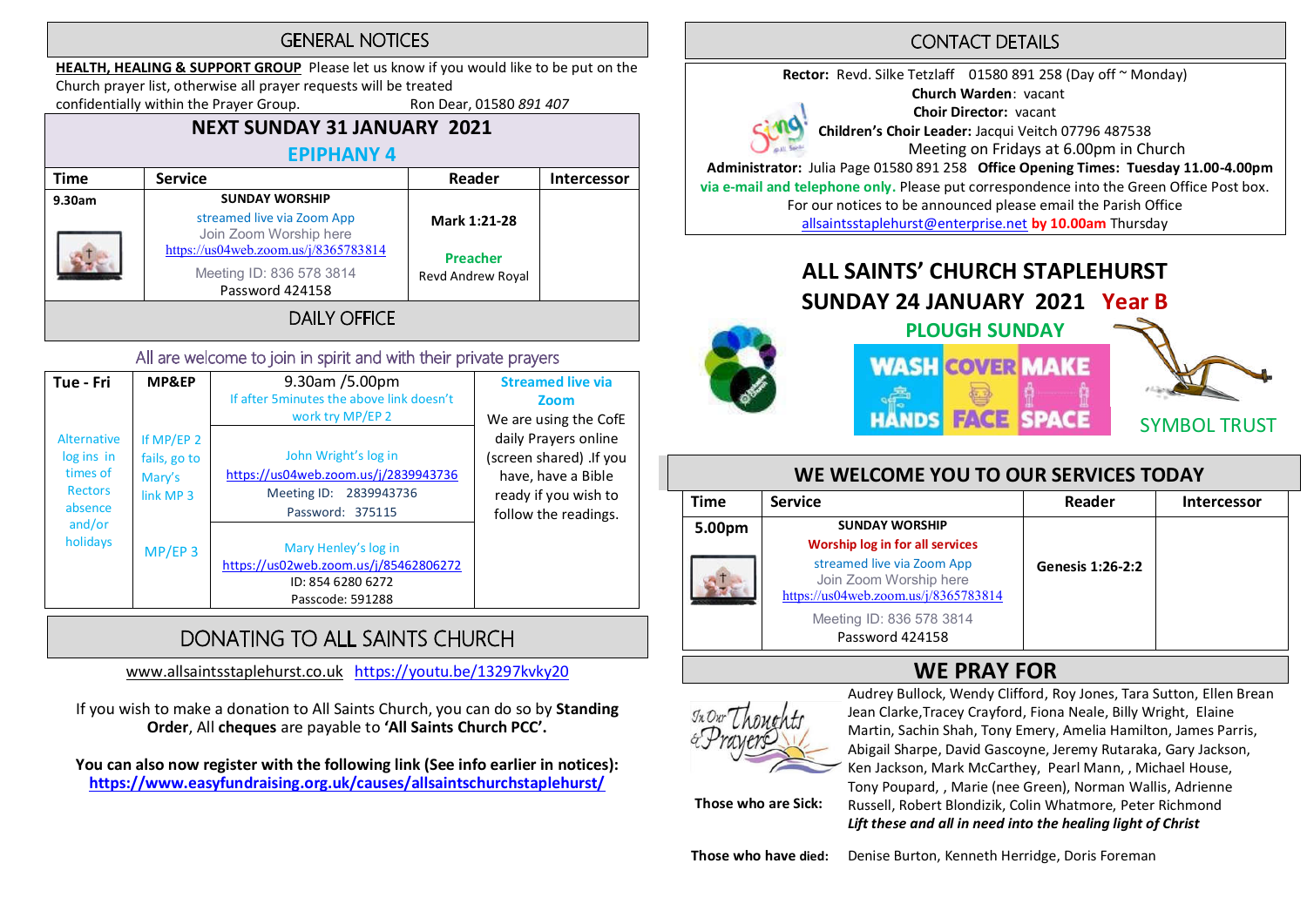| Ron Dear, Dorothy Hegarty, Valerie Simpson, Jane Scarff AB/ST<br><b>Home Communion:</b> |                                                              |                                      |                         |  |                           |                                                 |      |       |
|-----------------------------------------------------------------------------------------|--------------------------------------------------------------|--------------------------------------|-------------------------|--|---------------------------|-------------------------------------------------|------|-------|
|                                                                                         |                                                              | Barbara Chrimes.                     |                         |  |                           |                                                 |      |       |
| Abbotsleigh:                                                                            |                                                              |                                      |                         |  |                           | HC 1 Wed/month 11.00am for inform. speak to     |      | ST/MT |
| <b>Staplehurst Manor:</b>                                                               |                                                              |                                      |                         |  |                           | HC 2/4 Wed/month 11.30am for inform. speak to   |      | MH/ST |
| <b>Iden Manor:</b>                                                                      |                                                              |                                      |                         |  |                           | HC 2 Tue/month 3.45pm for inform. speak to      |      | MT/ST |
| ~Weekly Study Bible                                                                     |                                                              |                                      |                         |  |                           | Bib.Stu. Mo/weekly 11.00am for inform. speak to |      | MT/CH |
| <b>Sobell Lodge:</b>                                                                    |                                                              | Cof.Mo 1 Fri/month 10.30am           |                         |  | speak to                  | SK/ST                                           |      |       |
| Larchmere                                                                               |                                                              | HC Delphine Wass,                    |                         |  | speak to                  | ST/MT/MH                                        |      |       |
| <b>Maidstone Home</b>                                                                   | Des Liddecoat (Cedardale Residential, Queen Road, Maidstone, |                                      |                         |  |                           |                                                 |      |       |
|                                                                                         |                                                              | ME16 0HX, 01622 752117)              |                         |  |                           |                                                 | LF   |       |
| <b>Baptisms:</b>                                                                        |                                                              |                                      | <b>Frankie Dorkings</b> |  | Sun 2021                  | 12.00pm                                         |      | (ST)  |
|                                                                                         |                                                              |                                      | Charles Nolan           |  | Sun Tbc.                  | 12.00pm                                         | (ST) |       |
|                                                                                         |                                                              |                                      | Jacques Nolan           |  | Sun Tbc.                  | 12.00pm                                         | (ST) |       |
|                                                                                         |                                                              |                                      | Danny Harris            |  | Sun Tbc.                  | 12.00pm                                         | (MT) |       |
|                                                                                         |                                                              |                                      | <b>Esther Harris</b>    |  | Sun Tbc.                  | 12.00pm                                         | (MT) |       |
| <b>Weddings:</b>                                                                        |                                                              |                                      |                         |  |                           |                                                 |      |       |
| April                                                                                   | 2021                                                         |                                      |                         |  | Simon COLE & Fenella WOOD |                                                 |      | (ST)  |
| 10 July                                                                                 | 2021                                                         | Joshua WITHAM & Jessica DUNN<br>(ST) |                         |  |                           |                                                 |      |       |
| 2021<br>14 Aug                                                                          |                                                              | Catherine COALES & Marco VINAGRE     |                         |  |                           | (ST)                                            |      |       |
| 25 Sep                                                                                  | 2021                                                         |                                      |                         |  |                           |                                                 |      |       |

# **DATES FOR YOUR DIARY**

|                 | <b>HAPPY NEW YEAR</b><br><b>JANUARY 2021</b> |             |                                                  |        |
|-----------------|----------------------------------------------|-------------|--------------------------------------------------|--------|
| Date            |                                              | <b>Time</b> | What                                             | Where  |
| Tue             |                                              | 9.30am      | <b>MP</b>                                        | Zoom   |
| To Fri          |                                              | 5.00pm      | EP                                               | Zoom   |
| Tue             | 26                                           | 2.00pm      | <b>BURIAL OF ASHES T/L Kenneth Herridge (ST)</b> | C-yard |
|                 | 26                                           | 7.30pm      | <b>CHURCHWARDEN ELECTION</b>                     | Zoom   |
| Thu             | 28                                           | 7.30pm      | <b>PCC MEETING</b>                               | Zoom   |
| <b>FEBRUARY</b> |                                              |             |                                                  |        |
|                 |                                              |             | <b>LENT</b>                                      |        |
| <b>Ash</b>      | 17                                           | 9.30am      | <b>ASH WEDNESDAY SERVICE</b>                     | Zoom   |
| Wed             |                                              | 5.00pm      | <b>ASH WEDNESDAY SERVICE</b>                     | Zoom   |
| <b>Thu</b>      | 18                                           | 9.30/5.00pm | <b>LENT COURSE starts</b>                        | Zoom   |

#### CHURCHWARDEN ELECTION

#### Dear All,

At our APCM we did not have a candidate standing for Churchwarden. Recently Angie Lucas has been nominated .Angie has been deputy warden for a couple of years and even longer PCC Secretary. Bishop Rose has given permission to hold the meeting in January and via Zoom due to the pandemic.

The election will take place in a 'Meeting of Parishioners' via our normal Worship Zoom link. I hope you will be able to join. Many Thanks, Silke



## ALL SAINTS CHURCH IN THE PARISH OF STAPI FHURST

### is holding a 'Meeting of Parishioners'

(it used to be called a 'vestry meeting')

on

## Tuesday 26 January 2021 at 7.30pm over Zoom

for the purpose

of

### ELECTION OF A CHURCHWARDEN

Log in details are on All Saints Church Staplehurst Website

Only people with Face and name ID will be admitted to the meeting, but it is a meeting open to all living in Staplehurst.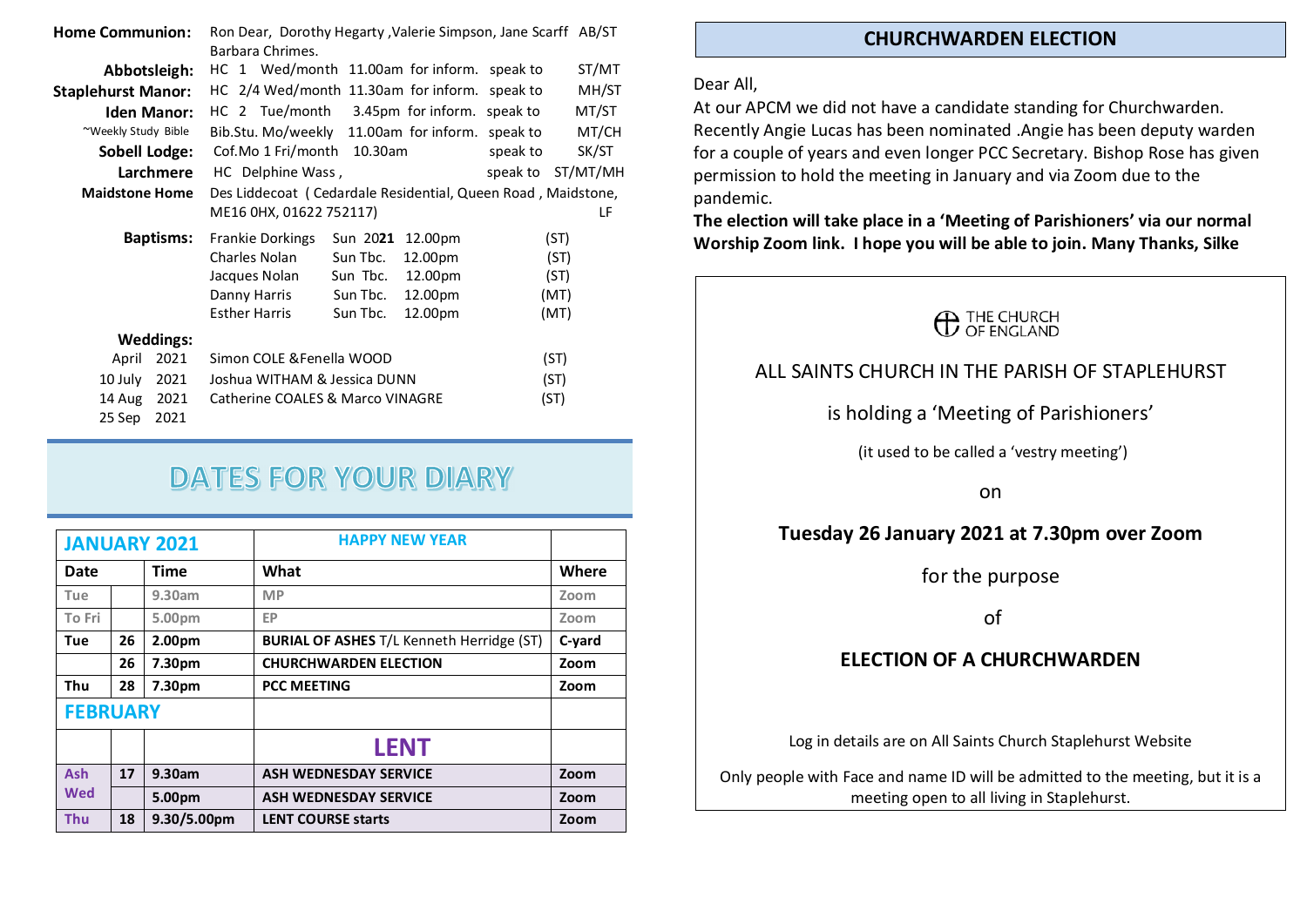## SUNDAY WORSHIP

# THE RECTORY STALL

#### PLOUGH SUNDAY



Plough Sunday is a traditional English celebration of the beginning of the agricultural year that has seen some revival over recent years.

Plough Sunday celebrations usually involve bringing a ploughshare into a church with prayers for the blessing of the land. It is traditionally held on the Sunday after Epiphany, the Sunday between 7 January and 13 January.

Accordingly, work in the fields did not begin until the day after Plough Sunday: Plough Monday.

Although the nature of farming has changed over the centuries, Plough Sunday is seen as a way of generally celebrating farming and the work of farmers.

In the Church of England book of liturgy, Common Worship: Times and Seasons, there is a suggested prayer for the "Blessing of the Plough", for the "Blessing of Seed" and passages of Scripture related to the agricultural theme. As well as a ploughshare, in rural areas, it is common for local farmers to attend the service with their tractors - both new and old.

Sometimes, services may be accompanied by other traditions such as Morris dancing. Historically, villagers would walk through their village collecting alms, before gathering at the church for the Blessing of the Plough.

#### All in Aid of All Saints Church. ALL PRODUCTS OFFERED ARE EITHER NEW OR IN LIKE NEW CONDITION AND FULLY FUNCTIONAL & QUARENTINED

I am doing a delivery service. Just let me know what you would like and I put together a box with the items. In terms of books, you let me know what you would like to read and I deliver a box of 20 books (£0.50 each) and you take what you would like to read and I pick up the rest. The books I have been given are like new. There is no pressure to buy until you have seen the items and have decided. Once you finished looking at everything let me know when to pick the box up again. You leave the box outside your house and I take it away. Have a look at the website. If you are after anything specific, please ask. I still have items not listed yet.

I look forward to your orders, Silke

#### Kitchen scales (like new) £2 each



#### Wooden toy snake (new)





Etched glass vase (10inch) £4

#### IPad mini cover with keyboard £5

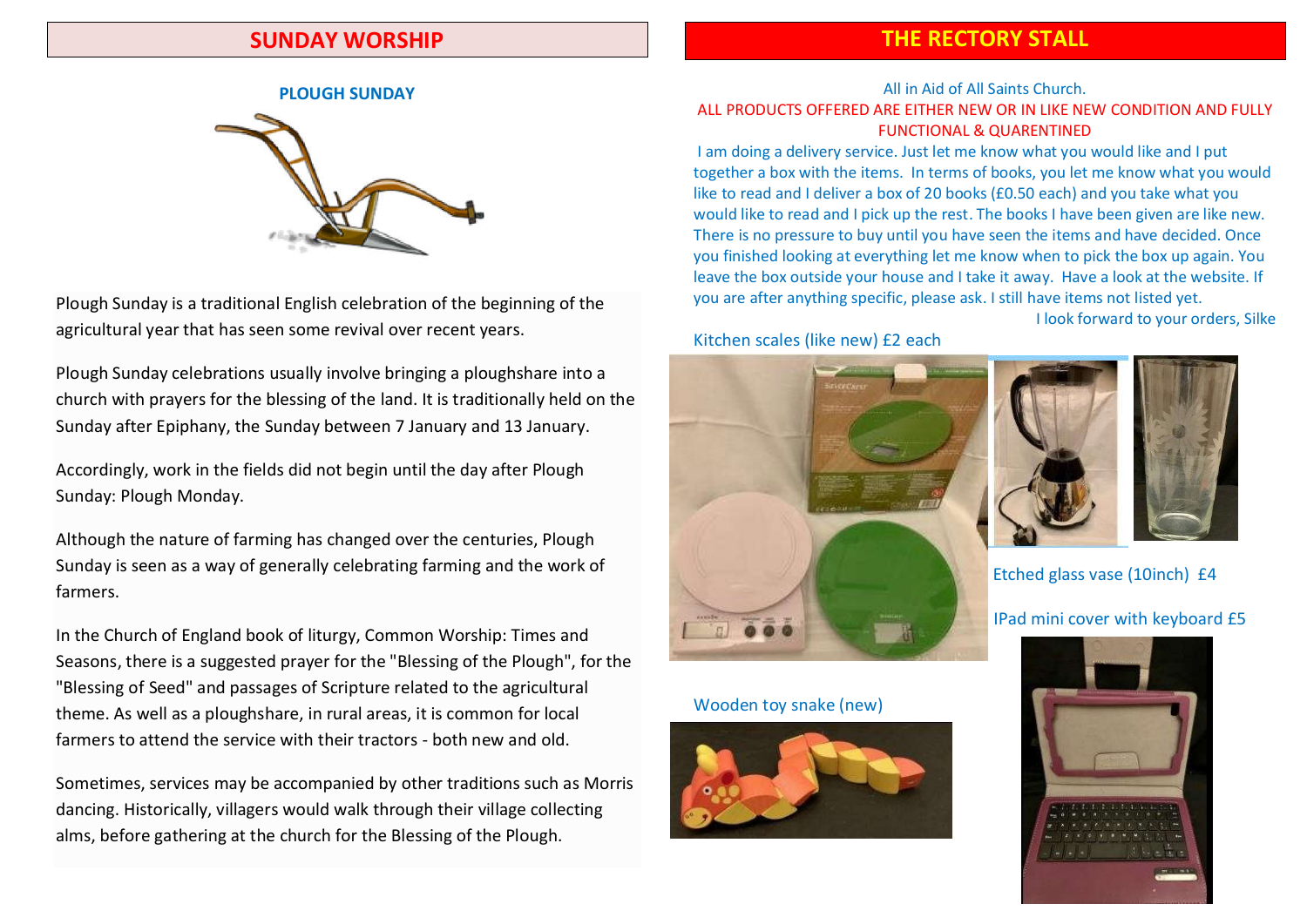# THE RECTORY STALL

# THE RECTORY STALL

Tefal

 $\overline{\omega}$ 











Brand new Tefal 25 in 1 £40 (Currently sold on Amazon for £89)

**Tefal** 

 $\triangle$  $\widehat{\bigcirc}$